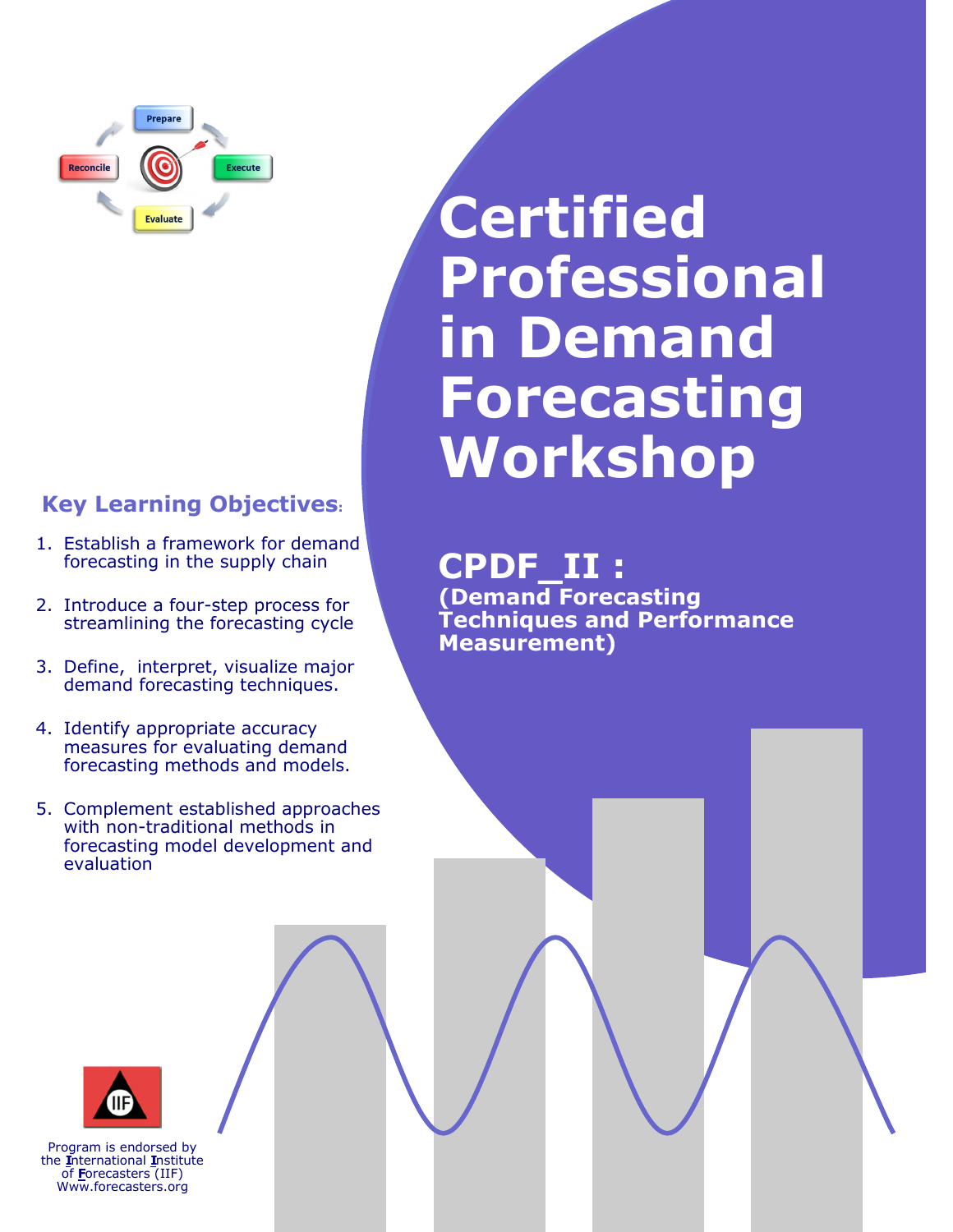#### **Part I** – **The Demand Forecasting and Planning Process in The Supply Chain**

What is demand forecasting, Planning and Management Why is demand forecasting so important? Role of demand forecasting in the supply chain Establishing A Forecasting Cycle– PEER Model Factors affecting demand forecasting (good factors) **Computer Workshop 14**– Targeting the Environment: Creating Drivers of Demand for Product/Service Forecasting. Cases: Automobile and Energy Industry

#### **Part II** – **Data Framework for Creating Forecast Decision Support Systems**

Ways to characterize demand activity Time horizons, lead-times and dimensions of a forecast Units of measures used to quantify demand A framework for secure data and information management Determining customer forecasting needs by organization Internal factors likely to influence forecast Designing a demand forecasting framework for data **Computer Workshop 15**– Automated, Data-driven Baseline Forecasting With Exponential Smoothing. Cases: Ice Cream and Tourism Industry

#### **Part III** – **Big Data: Data Mining, Exploration and Data Quality**

Predictive analytics– something is new? Methodologies for large-scale data exploration Decision Trees – progressive class distinction Basic statistical tools for summarizing data Traditional and nonconventional measures of variability Intelligent dashboards Data framework for on demand planning (SaaS) Identifying criteria for assessing data quality Handling exceptions in datasets Demand Forecaster as Data Scientist Data Process Framework and Checklist

#### **Computer Workshop 16** –Data Exploration, Outlier Correction, and Predictive Visualization. Case: Healthcare Industry

#### **Part IV – Forecasting with ARIMA Time Series Models**

Creating a flexible model building strategy for ARIMA Models Recognizing forms of stationarity (level) and non-stationarity (trending and seasonal) in time series Detecting autocorrelation in time series Identifying non-seasonal ARIMA Models Comparison of forecasts with prediction limits Implementing non seasonal ARIMA Models Creating an ARIMA modeling checklist

#### **Computer Workshop 17**– How to Create Short-term Trend Models:. Case: Residential Construction Industry

#### **Part V – How to Create Model-based Seasonal Forecasts and Seasonal Adjustments**

Decomposition programs for seasonal adjustment Identifying and implementing seasonal ARIMA Models Creating Waterfall charts for forecast model evaluation Forecast test measures for multiple ARIMA models Best practices for ARIMA modeling

**Computer Workshop 18** – Forecasting with Trend/Seasonal ARIMA Models. Case: Telecommunications Industry

## Part VI - Designing Regression Models for

#### **Forecasting**

Finding a linear association between two variables Checking ordinary correlation with a nonconventional alternative What are regression model assumptions?

What is a "best" fit? The least square assumption demystified The ANOVA table output for regression analysis Paring the output for use in forecasting Creating forecasts and prediction limits

#### **Computer Workshop 19-** Using Causal Models for **Advertising and Promotion Analysis**

#### **Part VII**– **Working with Residuals and Forecast Errors to Improve Forecasting Performance**

Dealing with lack of normality in time series regression modeling Looking out for "Black Swans" How good was the fit and what does it say about forecasting ? Dealing with nonrandom patterns in residuals Impact of error term assumptions on prediction interval determination Creating prediction intervals for forecast monitoring Using prediction limits for quantifying uncertainty in forecasts

A checklist for multiple linear regression

**Computer Workshop 20** - Taming Uncertainty with Root Cause Analysis and Exception Handling. Cases: Workshop Participant Industry

#### **Part VIII - Improving Forecasts with Informed Judgment**

What is structured judgment? When to make judgmental adjustments to forecasts Judgmental traps in forecasting The Delphi Method The forecasting audit A framework for setting forecasting standards Functional integration Performance measurement Planning for process improvement Overcoming barriers and closing gaps Forecast horizon Melding quantitative and qualitative approaches for forecast development and process improvement Creating the final forecast with Change and Chance numbers

## **Computer Workshop 21–** GLOBL Case:

Simulating The Demand Forecasting Work Cycle.

Global Electronics Manufacturer (a fictitious company) provides consumer electronic technology products to a broad range of customers worldwide Participants can use their own data and prepare forecasts and prediction limits using univariate exponential smoothing and multiple linear regression models.

### **Workshop Take-Aways and Closing Remarks**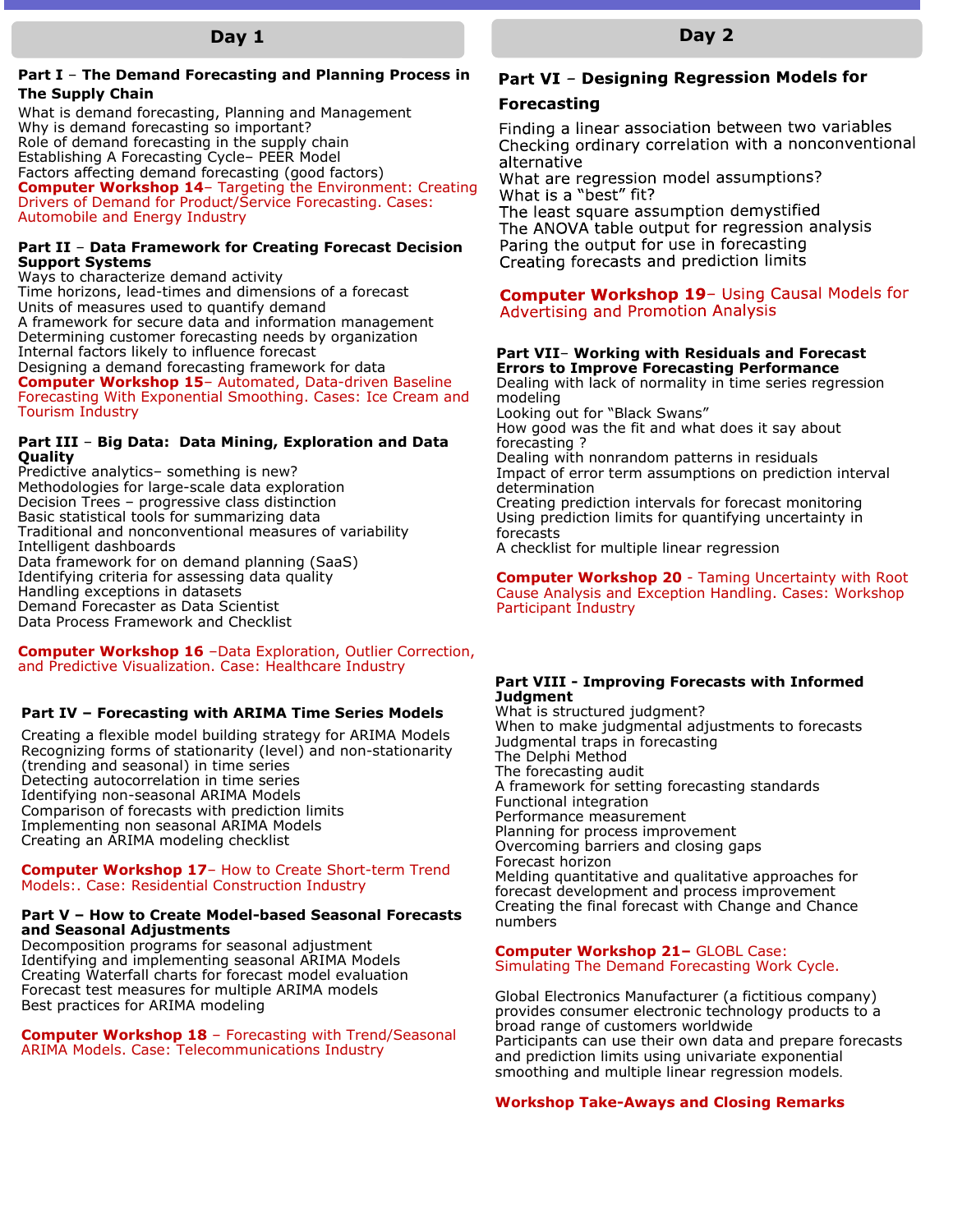### **Overview**

Each Level of the CPDF<sup>®</sup> program consists of both instructor-led workshop training hours, and independent hours to be accomplished through self-paced elearning environment. The successful completion of each level will qualify participants to earn a certificate, CPDF levels & certificates are described below:



#### **Program Requirements:**

- College degree or Job experience
- Reasonable experience in MS Excel
- Acceptable level of English language

#### **Program Assessment:**

- Full attendance of hands-on workshops is required
- Successful submission of required worksheets through e-learning system
- CPDF is not a test-based program.

**It's a hand-on workshop. Please bring your own laptops to run the computer exercises!!** 



## Who Should Attend?

Demand Forecasters **Comand Forecasters<br>Operations Specialists<br>Demand planners Operations Specialists<br>Demand planners<br>Supply planners<br>Production Managers<br>Operations Managers<br>Financial analysts PPETATIONS Manager**<br>Financial analysts<br>Market analysts **Market analys**<br>Market analysts<br>Researchors Researchers Forecasters Economists Strategists **Callegists**<br>Marketing & Sales managers

#### **WHY STUDY WITH US?**

#### 1.International trainers

2.Trainers have long and global experience in demand management and forecasting.

3.High quality and excellent style of delivery with participative debate and discussion, case studies.

4.E-learning service through a unique Online Web Platform designed exclusively for CPDF Students.

5.100% Student pass rate, endorsed by past and present students in the region.

6.Abilities to enhance local demand date with international experience and theories.

7.Interchange demand forecasting experience management with local culture and knowledge.